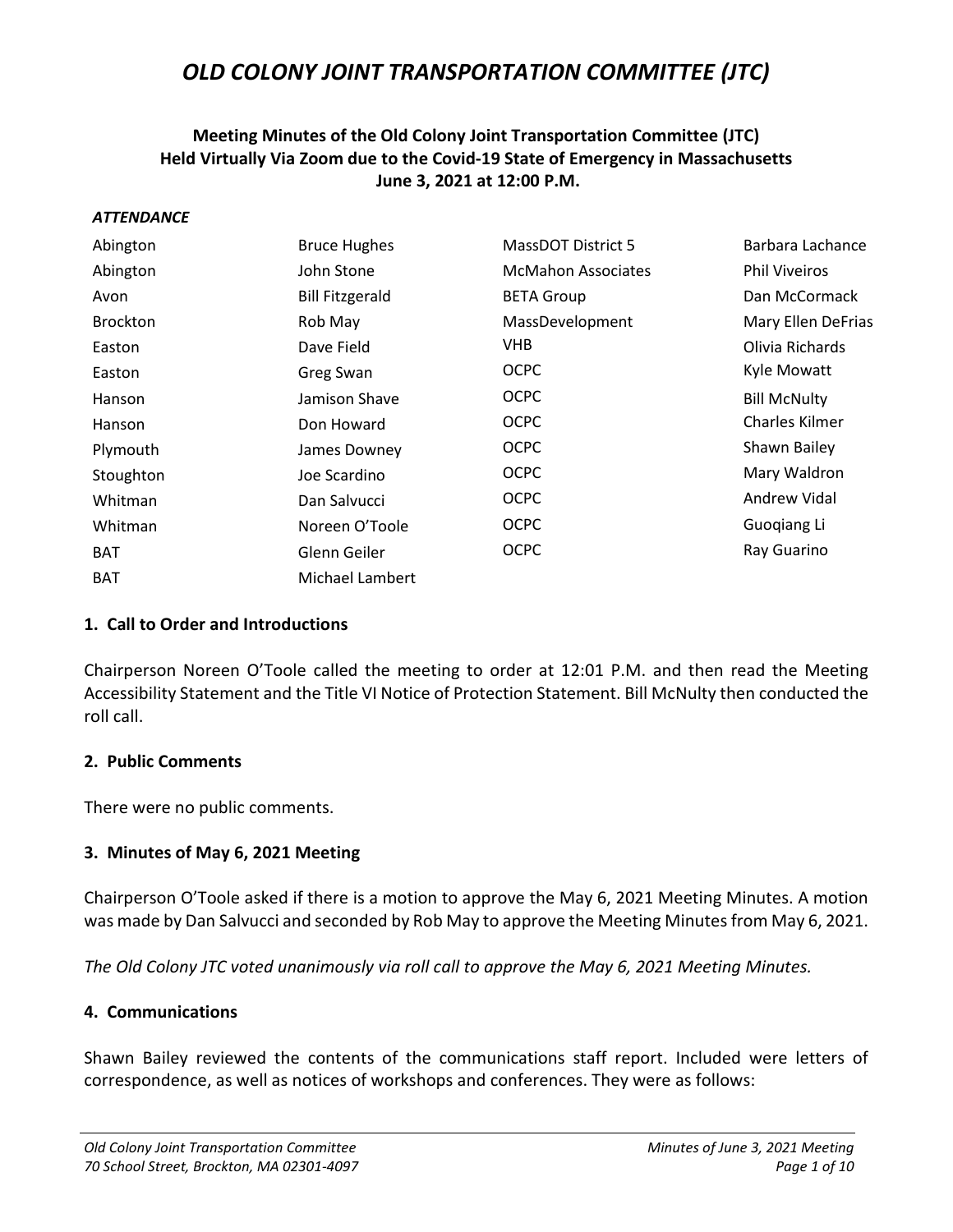- MassDOT State Transportation Improvement Program (STIP) Update
- Capital Improvement Program (CIP) Public Process Announcement
- Rebuilding American Infrastructure with Sustainability and Equity (RAISE) Discretionary Grants
- TransitMatters Report: All Day Frequent Service on Old Colony Lines Can Be Achieved for \$630 Million

## **5. Reports**

## *A. Brockton Area Regional Transit Authority (BAT)*

Michael Lambert reported on the following:

- Eighty (80) percent of Brockton Area Transit staff are fully vaccinated, and everyone is healthy
- Federal TSA rules and regulations: masks are still required in all transit facilities and vehicles
- BAT has received discretionary grants from MassDOT to help support expanded service to Stoughton.
- An initiative between Brockton Area Transit (BAT) and the MBTA to provide reduced fare on the Commuter Rail from the three Brockton stations (Montello, Brockton, and Campello) to Boston has been extended. This program helps reduce crowding and allow social distancing on BAT Route 12 service to Ashmont.
- CapeFlyer has started up once again this summer, however the MBTA is considering removing the Brockton station stop due to low ridership.
- New bus shelters have arrived and will be distributed throughout the City of Brockton.
- The BAT Advisory Board voted to offer free fares on the weekends throughout the summer to help support communities in their return to business

Glenn Geiler reported that BAT has established their 3-year Disadvantaged Business Enterprise (DBE) Goal. This awards an amount of eligible contract dollars to DBE's. BATs goal has been set to 2.5% over three years, this is equivalent to about \$2 Million.

## *B. Greater Attleboro-Taunton Regional Transit Authority (GATRA)*

Shawn Bailey reported on the following:

- GATRA is back to full service on all of their fixed routes
- An additional GATRA GO (GATRA's on-demand microtransit service) vehicle will be put into serve in South Plymouth.
- GATRA will be adjusting some of their routes in the Wareham area

## *C. South Coast Rail Project*

Shawn Bailey reported on the following: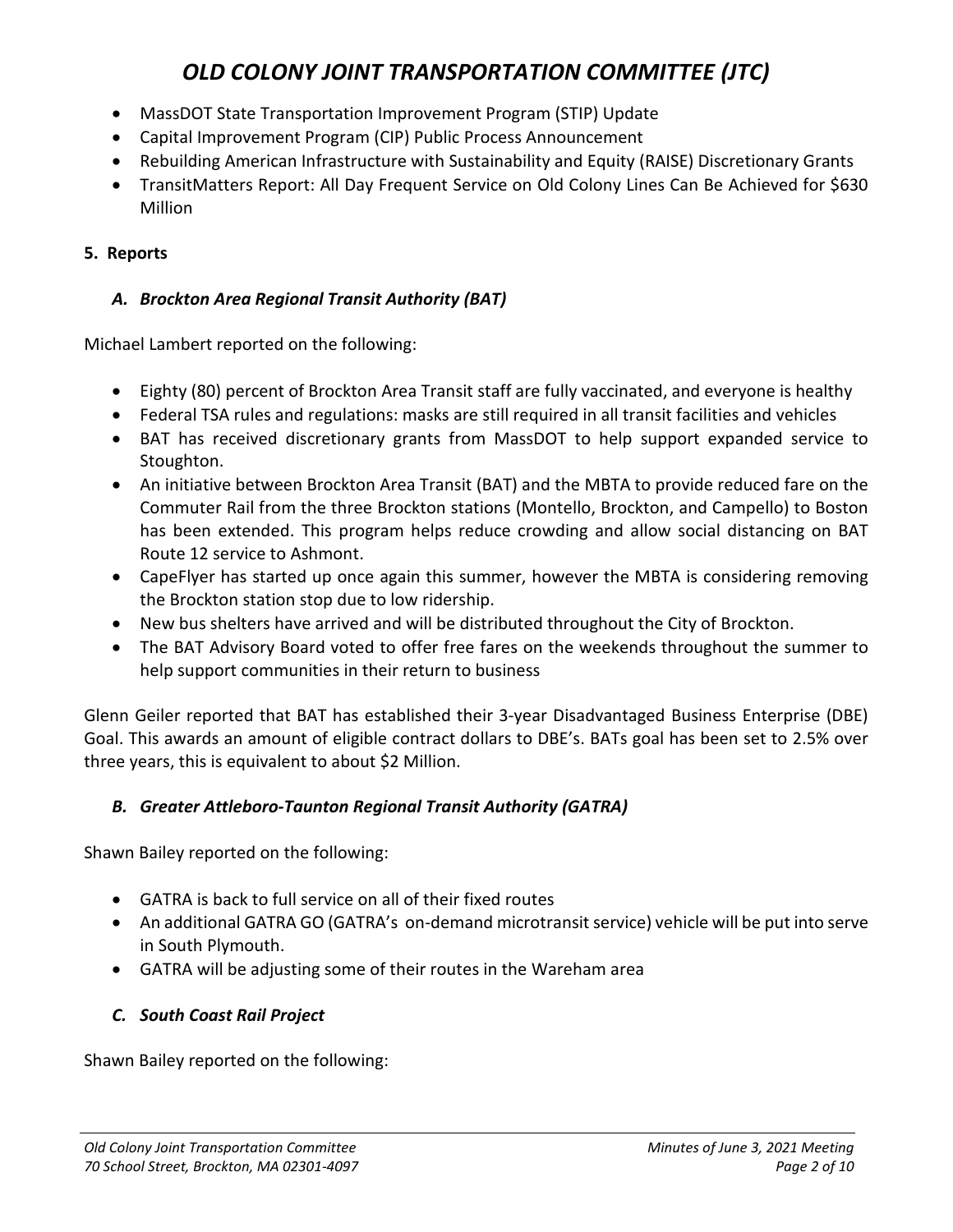- Track work at the Middleborough Layover Yard, including the installation of track parallel to Richmond Road from Beechwood Drive to Forge Road in Assonet, continues.
- Tree clearing from East Taunton and Myricks Junction southward continues
- On the Fall River Secondary Main Line, a contractor is installing support for excavation along Pearce Street in Fall River.
- Installation of steel sheeting for retaining walls in the railroad Right-of-Way near Collins Street in Fall River as well as in Berkley has begun
- Installation of soldier piles and precast panels for retaining walls in the vicinity of the Freetown station continues.
- Additional work completed includes site preparation, drainage and utility installation, and material delivery at stations and layover sites along the railroad right-of-way from Middleborough to New Bedford and on the Fall River Secondary.

## **6. Old Business**

## *A. FFY 2021-2025 Transportation Improvement Program (TIP) Implementation*

Charles Kilmer provided updates on projects in the Transportation Improvement Program (TIP). They are as follows:

FFY 2021 Projects:

- STOUGHTON IMPROVEMENTS AT RICHARD WILKINS ELEMENTARY SCHOOL (SRTS) (608829)
	- o Project advertised for construction bids on May 29, 2021. Bid opening scheduled for July 7, 2021.

FFY 2022 Projects:

• AVON & STOUGHTON – PAVEMENT PRESERVATION AND RELATED WORK ON ROUTE 24 (608496) o Plans, Specifications, and Estimate (PS&E) Resubmission 2 Package received by MassDOT (5/7/2021).

### **7. New Business**

## *A. Election of Old Colony JTC Officers for 2021-2022 Term*

Glenn Geiler announced that the nominating committee nominate Noreen O'Toole as Chairperson and Dan Salvucci as Vice Chairperson.

*The Old Colony JTC voted unanimously via roll call to elect Noreen O'Toole as Chairperson and Dan Salvucci as Vice Chairperson.*

## *B. Draft FFY 2022 Old Colony Unified Planning Work Program (UPWP)*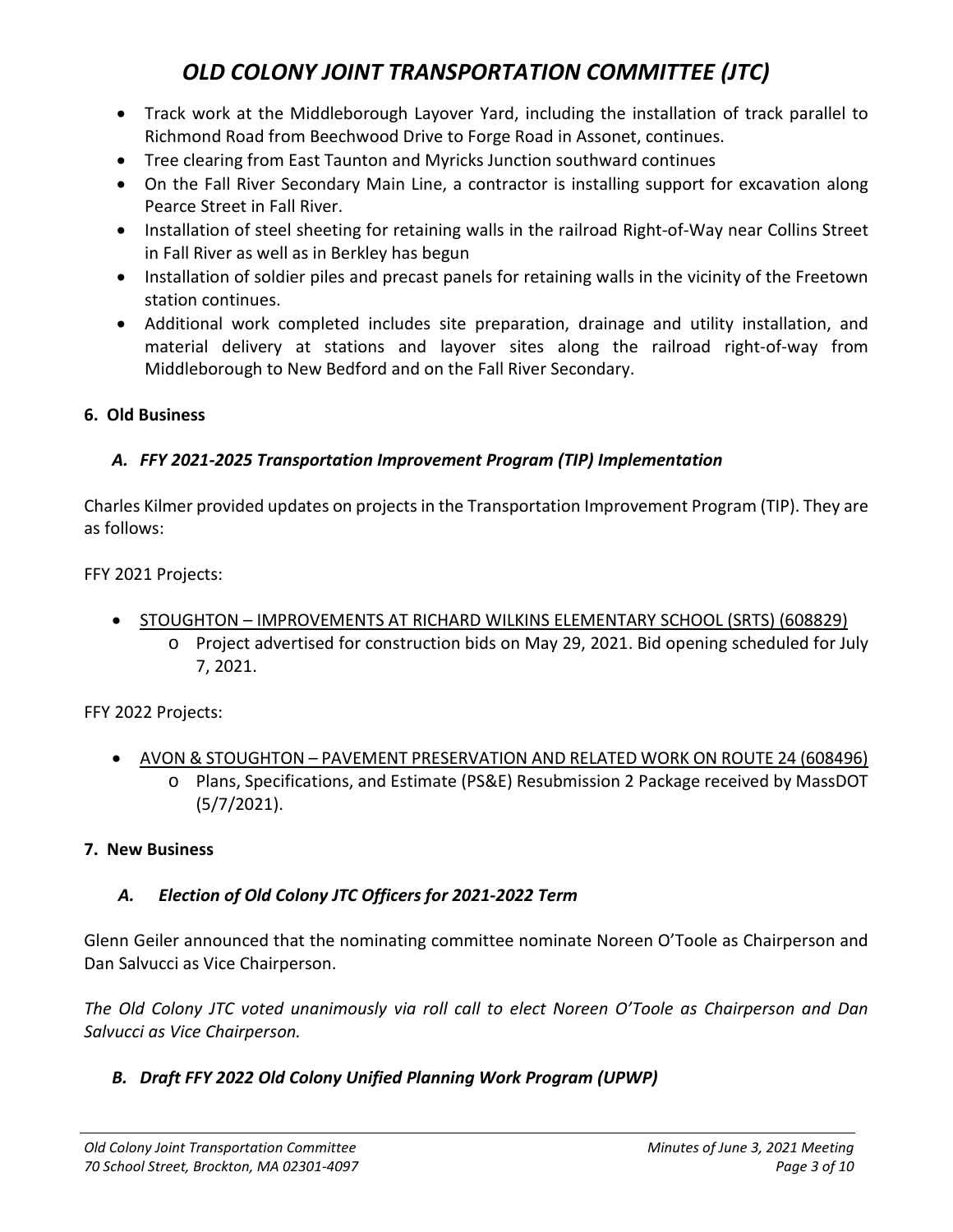Charles Kilmer stated that the Old Colony MPO released the Draft FFY 2022 UPWP to a 21-day public review and comment period. Charles Kilmer then provided an overview of the Draft UPWP and noted the following sections and cost estimates:

TASK 1000: MANAGEMENT AND SUPPORT OF PLANNING PROCESS AND CERTIFICATION ACTIVITIES

- 1100 3C Program Support (\$60,000)
- 1200 Unified Planning Work Program (UPWP) (\$14,000)
- 1300 Public Participation Program (PPP) (\$61,000)
- 1400 Transportation Improvement Program (TIP) (\$42,000)
- 1500 Title VI and Environmental Justice (EJ) (\$44,000)

TASK 2000: DATA RECONNAISSANCE, ACQUISITION, AND ANALYSIS ACTIVITIES

- 2100 Demographic and Land Use Surveillance (\$20,000)
- 2200 Multi-Modal Transportation System Data Surveillance and System Monitoring (\$87,000)
- 2300 System Planning Resource Activities (\$48,000)
- 2400 Geographic Information System (GIS) (\$64,000)
- 2500 Management Systems (Congestion, Pavement & Safety), and Travel Demand Modeling (\$96,000)

TASK 3000: SHORT RANGE AND LONG-RANGE TRANSPORTATION PLANNING ACTIVITIES

- 3100 Regional Transportation Studies and Intermodal Planning (\$75,000)
- 3200 Local Highway Transportation Technical Assistance (\$85,000)
- 3300 Road Safety Audits (RSAs) at Multiple Locations (\$88,201)
- 3400 High Priority Corridor Study Screening Assessment (\$55,000)
- 3500 Freight Planning and Action Plan (\$60,000)
- 3600 Performance Based Planning (20,000)

TASK 4000: OTHER TRANSPORTATION TECHNICAL ACTIVITIES, STAFF, ESTIMATED BUDGET 4100 – Transit Technical Assistance, and Seniors and Individuals with Disabilities Support (\$40,000)

4200 – BAT Planning and Technical Studies (\$50,000)

Chairperson O'Toole asked if there is a motion to approve the FFY 2022 UPWP. A motion was made by Dan Salvucci and seconded by Michael Lambert.

*The Old Colony JTC voted via roll call unanimously to approve the FFY 2022 UPWP.*

## *C. FFY 2021 Road Safety Audits at Multiple Locations Project Status and Update*

Bill McNulty provided an update on the FFY 2021 Road Safety Audits at Multiple Locations Project.

To date, the following Road Safety Audits have been completed under this program:

- Abington Route 123 at Rockland Street and Elm Street
- Abington Route 139 at Chestnut Street and Elm Street
- Easton Turnpike Street at Depot Street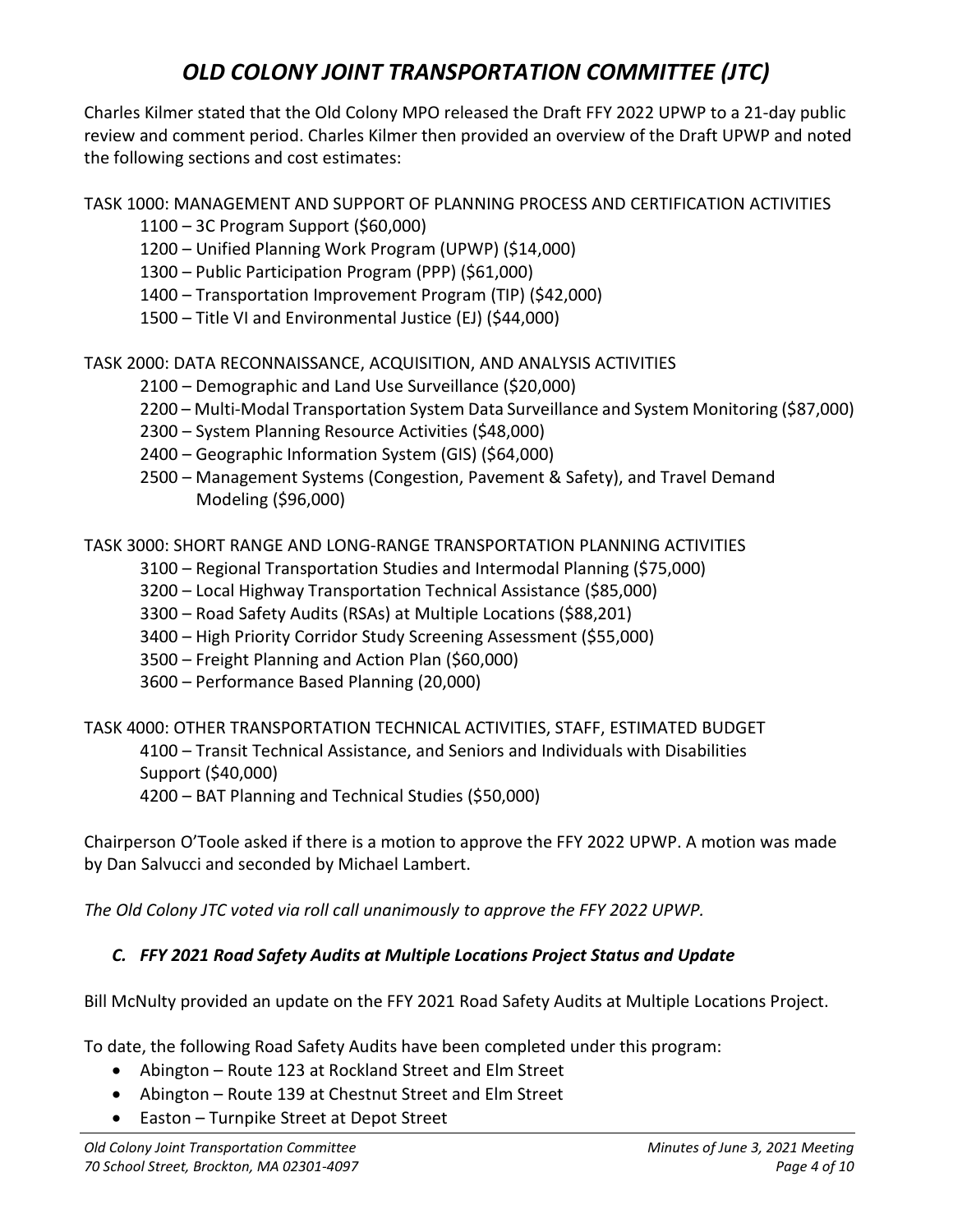- Kingston Route 27 at Lake Street
- Stoughton Pearl Street at School Street

The following Road Safety Audits were scheduled in June 2021:

- Hanover Route 53 at Broadway (June 8)
- Plymouth Commerce Way at Industrial Park Road (June 10)
- Plymouth Commerce Way at Colony Place (June 10)

Additional locations to be completed this program year:

- Avon West Main Street at School Street and South Street
- Bridgewater Route 104 at High Street and Pond Street
- Brockton Main Street at Nilsson Street
- Brockton Main Street at Forest Avenue
- Brockton Pearl Street at Torrey Street
- East Bridgewater Central Street at Union Street and North Union Street
- West Bridgewater West Street at Manley Street
- West Bridgewater Route 106 at Prospect Street

Chairperson O'Toole stated that she has been a part of many Road Safety Audits. It is a great experience with everyone meeting together and getting MassDOT involved.

### *D. Regional Traffic Volumes and Commuter Parking Trends During Pandemic and Recovery*

Shawn Bailey provided a presentation on the Regional Traffic Volumes and Commuter Parking Trends During Pandemic and Recovery.

Covid-19 2021 Traffic Update:

- Traffic volumes began to increase substantially in January 021.
- First single digit monthly increases since October 2020
- One location registered higher volumes than pre-pandemic baseline in March and May
- There was a major increase in traffic during the Easter 2021 holiday weekend from the previous year.
- With all Covid-19 restrictions lifted, traffic is expected to continue increase towards prepandemic levels

Commuter Rail Parking Trends:

- Old Colony Planning Council staff conducted commuter parking lot utilization counts in October 2020 and April 2021
- Plymouth station remains closed
- Transit and commuter lot utilization is anticipated to increase with continuing recovery. The MBTA is restoring service to 100% pre-pandemic levels.

Commuter Rail Results/Looking Ahead:

• Most stations had similar utilization from October 2020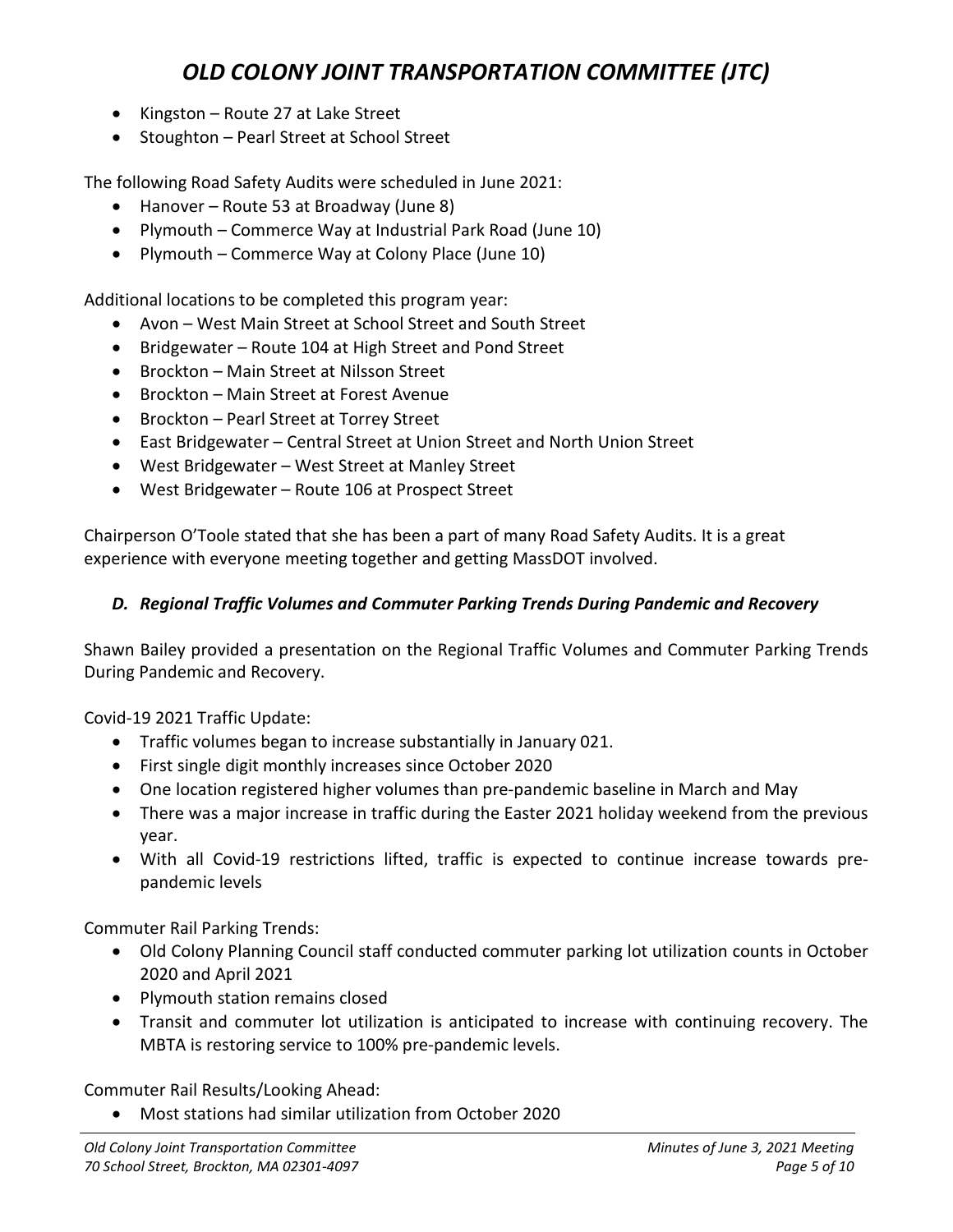- Highest recorded utilization was at the South Weymouth station with 89 vehicles parked. The Montello station has the highest overall utilization rate at 17.9%
- Combined utilization of Commuter Rail lots on the Old Colony region was 8.5% in April 2021 (Compared to 1.3% in April 2020 and 8.4% in October 2020)
- From 2011 through 2019, average combined utilization was 61.9%
- Old Colony Planning Council plans to utilize dronesto conduct lot utilization studies going forward beginning in October 2021.

Park & Ride Parking Trends

- Lot utilization data was not collected in April 2020.
- October utilization was significantly lower than historic averages
- Park & Ride usage is expected to increase with continued recovery.
- Plymouth and Brockton (P&B) bus service remained suspended in April 2021.
- Bloom bus service remained in service throughout the pandemic.

Park & Ride Results/Looking Ahead:

- Half of the lots increased, but not significantly (note that these lots are used for carpool and other commuting options in addition to Park & Ride)
- P&B bus resumed service on May 14, 2021 and expanded on May 27 2021.
- Combined utilization of Park & Ride lots was 23.7% in April 2021 (compared to 22.8% in October 2020)
- Average utilization of Park & Ride lots was 76.5% From 2011 through 2019.

Chairperson O'Toole inquired how people continuing to work from home will impact both traffic volumes and transit ridership and commuter lot utilization. Shawn Bailey stated that we do not have much information on that right now, but lots of companies are switching to work from home to save money. Also, some offices will keep the hybrid schedule.

### **8. Other Business and Public Comment**

## *A. Community Local Technical Assistance Studies*

Bill McNulty reported on the following Community Local Technical Assistance Studies:

The Town of Kingston has requested the following technical assistance:

- Assistance in request for Heavy Commercial Vehicle Exclusion for Green Street
- Heavy Commercial Vehicle Exclusion Feasibility Study for Smiths Lane
- Assistance and Guidance on Re-Routing Route 106 and National Highway System Segment from Main Street to Evergreen Street

The Town of Plympton has requested assistance in requesting Heavy Commercial Vehicle Exclusion zones for several roadways in Town. Old Colony Planning Council will meet with Board of Selectmen to discuss options.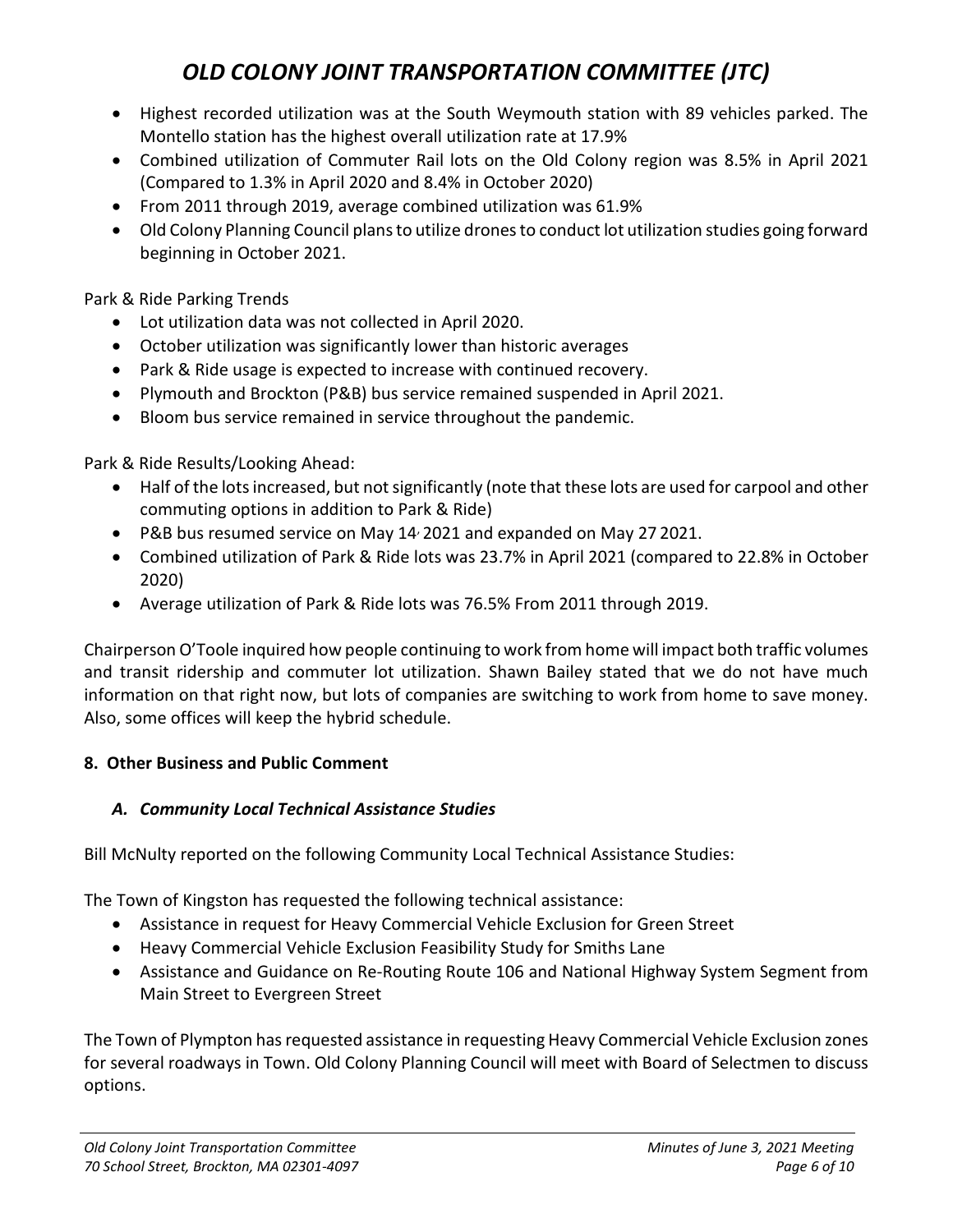### Project Status Updates

### **Avon**

• Traffic Study for East Main Street (Route 28) at East and West Spring Street **-** Data analysis in progress

### **Brockton**

- Road Safety Audit for Main Street at Forest Avenue To be scheduled late Spring or early Summer 2021
- Road Safety Audit for Pearl Street at Torrey Street To be scheduled late Spring or early Summer 2021

### **Duxbury**

• Follow-up Traffic Study: Travel Speeds on Various Roadways – Data collection planned for Spring 2021

### **East Bridgewater**

• East Street Traffic Study – Data collection planned

### **Kingston**

- Assistance with Heavy Commercial Vehicle Exclusion Request for Green Street Ongoing analysis and technical assistance
- Heavy Commercial Vehicle Exclusion Feasibility Study for Smiths Lane Data collection scheduled for Summer 2021
- Assistance and Guidance on Re-Routing 106 and National Highway System Segment from Main Street to Evergreen Street – Ongoing analysis and technical assistance

### **Plymouth**

• Clark Road/Beaver Dam Road Traffic Speed Analysis – Additional Data Collection planned for Summer 2021

### **Plympton**

• Assistance with Heavy Vehicle Commercial Vehicle Exclusion Request for Several Roadways – Data Analysis in progress

### **Stoughton**

• Turnpike Street Traffic Speed Study – Data Analysis in progress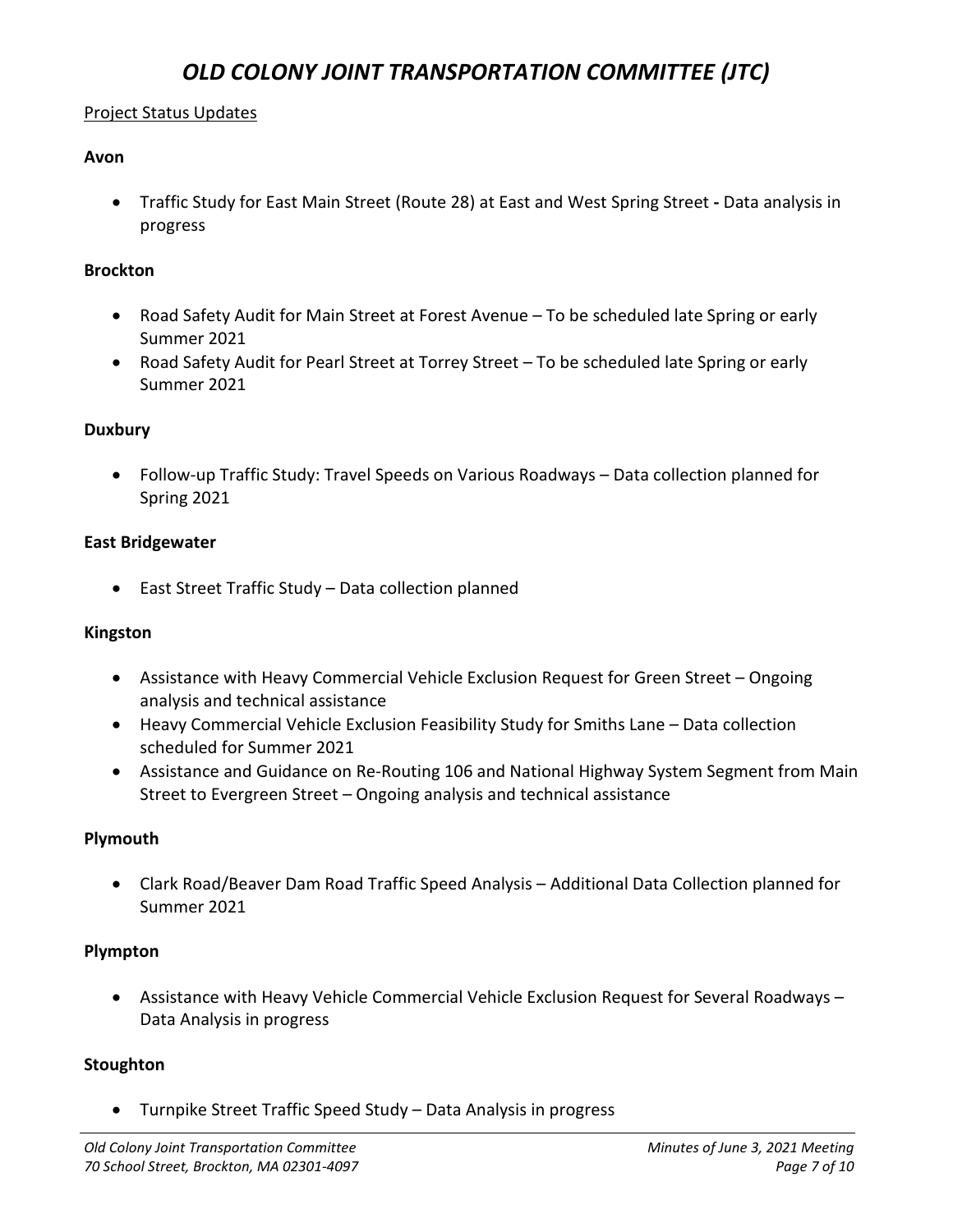• Walnut Street Traffic Study – Data collection planned

Dan Salvucci asked where the Town of Kingston and OCPC expect the tractor trailers carrying cranberries in the Route 106 area to go if commercial vehicles were to be banned from Main Street. Bill McNulty stated that it's just a potential option they are studying right now. The weight and resulting ground vibrations are threatening damage to foundations of historic buildings on Main Street and Green Street. There will be a level of service analysis to see how truck traffic will affect Evergreen Street and surrounding intersections.

## *B. Staff Reviews on ENFs, EIRs, and NPCs*

Kyle Mowatt summarized the Environmental Notification Forms (ENFs), Environmental Impact Reports (EIRs), Notices of Project Changes (NPCs), and Certificates for projects within the OCPC region that are undergoing Massachusetts Environmental Policy Act (MEPA) Office review.

**ENF**

## **EEA #16373 – Aldana Road Land Swap – Halifax**

The "sliver" (so-called, owned by DFG) is 39,120 sq. ft (0.898 acres) and runs along the south side of Aldana Rd. for a distance of 2,546+/- ft, with an average width of 15 ft. (Plan Bk 43 Pg 56). The "sliver" lies along the toe of the slope of Aldana Rd. The surface of Aldana Rd. is several feet higher than the adjacent wetland. The "sliver" is wetland but has negligible habitat value because of its long, very narrow configuration.

The Town of Halifax desires to acquire the "sliver" in order to create a safer layout at the location of a pronounced sharp curve in Aldana Rd., a gravel surfaced public way. This sharp curve is shown on Plan Bk 43 Pg 56.

The Town of Halifax is aware that wetlands along the toe of the slope of the south side of Aldana Rd may be impacted if the Town proceeds with any changes in the layout of Aldana Rd (i.e., roadway improvements). Currently the Town has no proposal for any such changes or improvements, no plans have been prepared, no funds have been approved, and the Town does not anticipate generating any such proposal within the next 5 years. The Town understands that if or when the Town decides to make any changes to the layout of Aldana Rd and if those changes involve wetland impacts, the Town may need to submit an ENF to MEPA, as well as obtain any other required permits, regarding wetland impacts.

## **EEA #16383 – Lincoln Park – West Bridgewater**

The proposed project is centered around the development of a 350,000 sf warehouse with other areas of the site, potentially being used for a 100,000 sf warehouse or expanded trailer parking area. The northern most corner of the property would be used in conjunction with a portion of the existing Lincoln Street layout for a 13,000 sf retail venue on roughly 1.5 acres of land.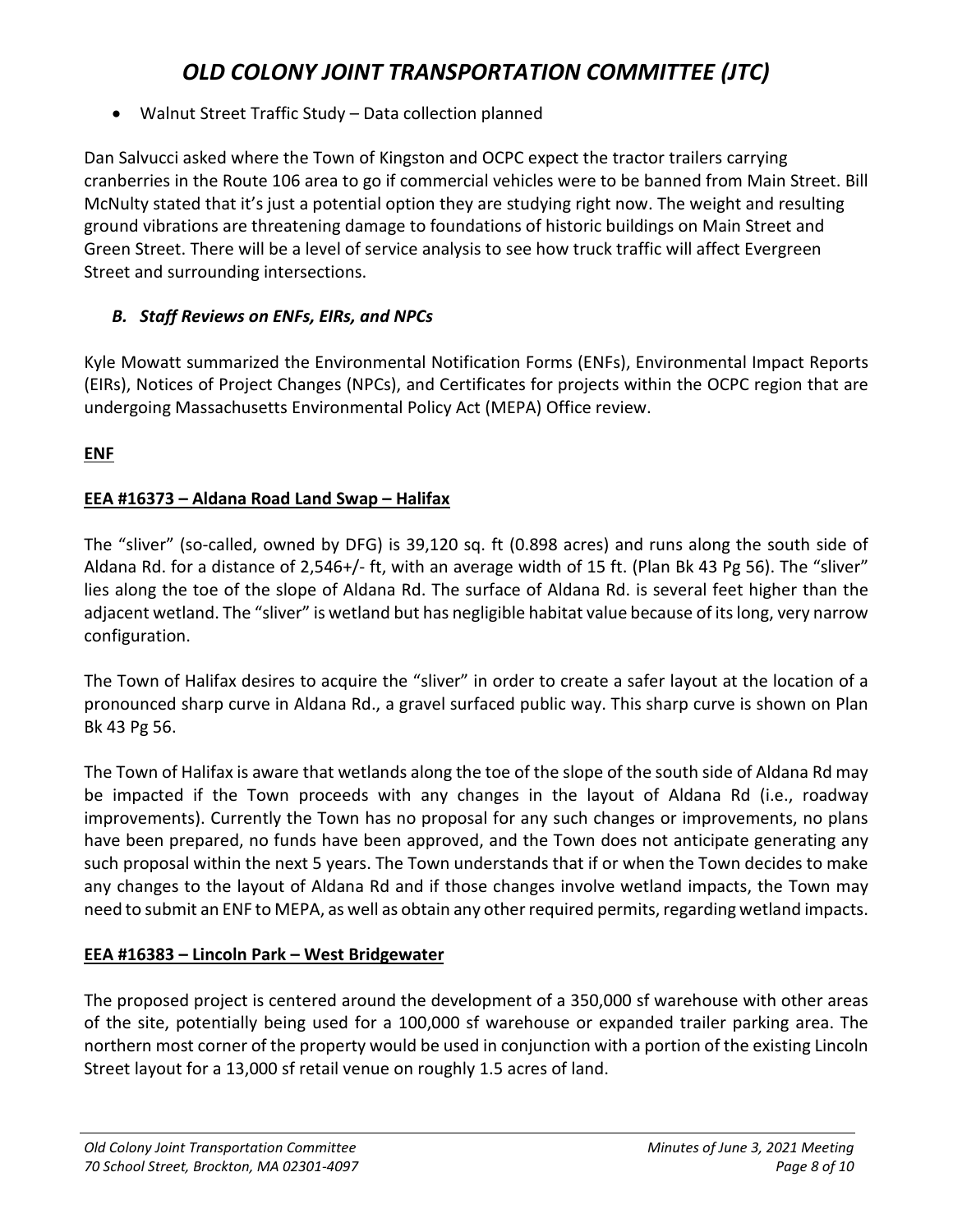Development of the project is predicated on the relocation of Lincoln Street to align with Crescent Street and other improvements to West Center Street (Route 106) that are proposed as part of the project. Access to the proposed project would be provided through four driveways, one on West Center Street (Route 106) and three on Lincoln Street. The proposed improvements at the intersection of West Center Street (Route 106) and Lincoln Street/Crescent Street would improve existing traffic conditions and offset any traffic impact of the proposed project. Aligning Lincoln Street with Crescent Street and placing those approaches under traffic signal control would improve the safety of the two offset unsignalized intersection approaches. Providing additional capacity along West Center Street (Route 106) would improve the organization and flow of vehicles traveling to and from the Route 24 interchange. These proposed improvements represent a significant investment in the Town of West Bridgewater.

The project site has been designed to serve the needs of the development and the region and will be constructed in phases so as to ensure that the size of the project continues to be appropriate for the site needs in the future. The initial build program of 350,000 sf of warehouse would serve the immediate needs of the area. An appropriate amount of parking (528 spaces) and impervious area would accompany this portion of the development and allow for the eventual end user to operate efficiently. At an appropriate time, the potential for an additional 100,000 sf of warehouse and/or up to 13,000 sf of retail could also be constructed on the site and as such are included in this project review. The parking and impervious areas that would accompany the additional elements of the project would be designed to minimize environmental disturbance while meeting the needs of the specific development.

### **CERTIFICATES**

## **EEA #16346 – Release of House Lot from Agricultural Preservation Restriction (APR) (Doten Road) – Plymouth**

This ENF is submitted in connection with the creation of a house lot on the southerly side of Dotem Road in Plymouth, its release from a 1984 APR and the Amendment and confirmation of that APR as it affects the remaining land subject to it. The purpose of this project is succession planning. The proposed house lot will be used as a single-family residence and barn. The remaining APR acreage will be farmed.

The certificate states that this project does not require an Environmental Impact Report (EIR).

## *C. Regional Concerns and Local Community Transportation Issues*

Bruce Hughes stated that Lincoln Boulevard, going into the High School in Abington is an ongoing project. The Town of Abington approved the purchase of land at 0 Bedford Street for a new Fire Station.

Bill McNulty stated that the Lincoln Boulevard project is a Complete Streets Project.

Dan Salvucci stated that there is a Complete Streets project going on in Whitman at Park Street and Essex Street.